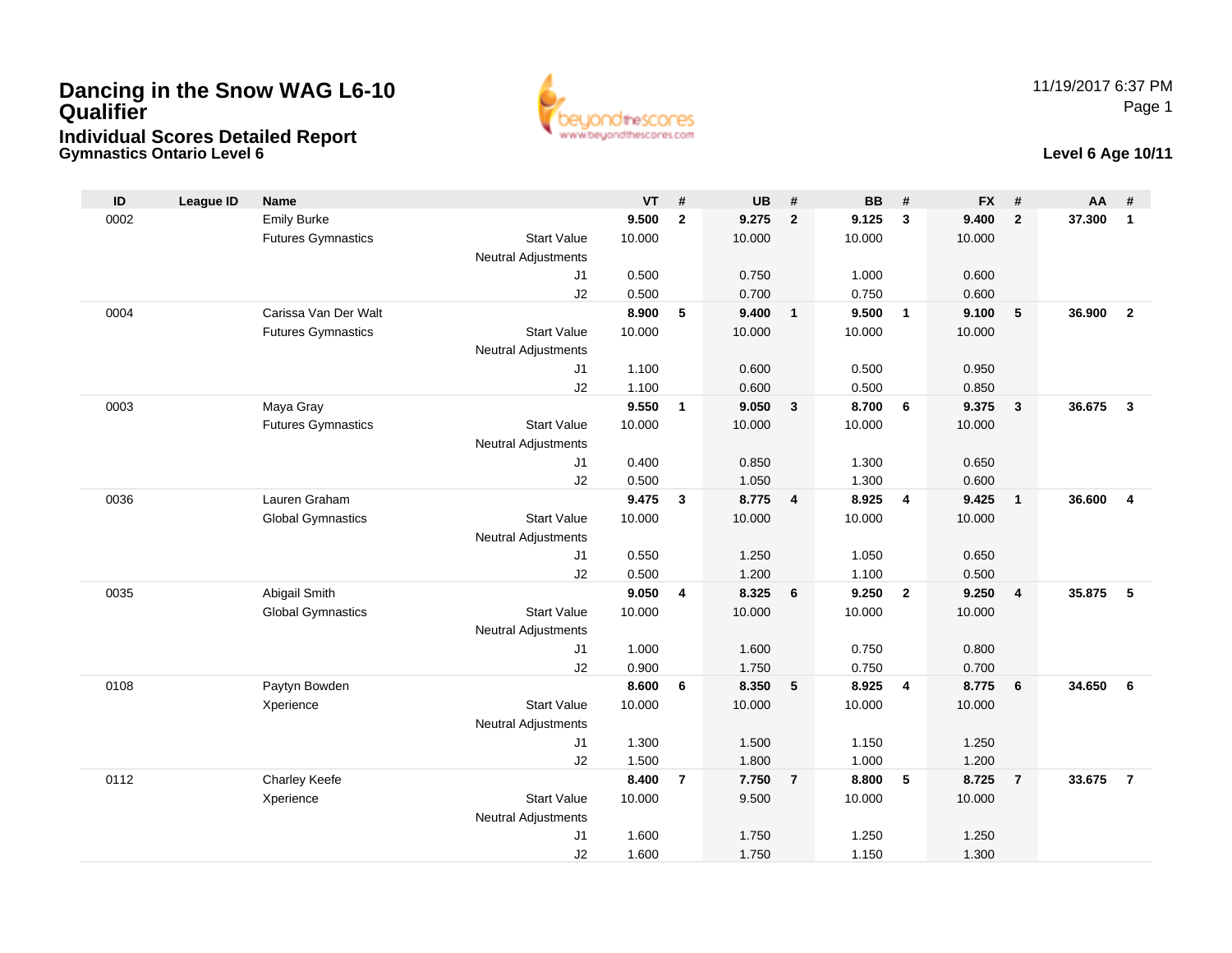## **Dancing in the Snow WAG L6-10 QualifierIndividual Scores Detailed Report**



### **Gymnastics Ontario Level 6**

| ID   | <b>League ID</b> | <b>Name</b>                    |                            | <b>VT</b> | #              | <b>UB</b> | #                       | <b>BB</b> | #                       | <b>FX</b> | #              | AA     | #              |
|------|------------------|--------------------------------|----------------------------|-----------|----------------|-----------|-------------------------|-----------|-------------------------|-----------|----------------|--------|----------------|
| 0085 |                  | Janayla Small                  |                            | 9.600     | $\mathbf{1}$   | 8.825     | $\overline{1}$          | 9.500     | $\mathbf{1}$            | 9.350     | $\overline{4}$ | 37.275 | $\mathbf{1}$   |
|      |                  | <b>Tristar Gymnastics Club</b> | <b>Start Value</b>         | 10.000    |                | 10.000    |                         | 10.000    |                         | 10.000    |                |        |                |
|      |                  |                                | <b>Neutral Adjustments</b> |           |                |           |                         |           |                         |           |                |        |                |
|      |                  |                                | J <sub>1</sub>             | 0.350     |                | 1.100     |                         | 0.600     |                         | 0.550     |                |        |                |
|      |                  |                                | J2                         | 0.450     |                | 1.250     |                         | 0.400     |                         | 0.750     |                |        |                |
| 0084 |                  | Maelys Halasz                  |                            | 9.450     | $\overline{2}$ | 8.500     | 5                       | 9.150     | $\overline{\mathbf{3}}$ | 9.525     | $\overline{2}$ | 36.625 | $\overline{2}$ |
|      |                  | <b>Tristar Gymnastics Club</b> | <b>Start Value</b>         | 10.000    |                | 10.000    |                         | 10.000    |                         | 10.000    |                |        |                |
|      |                  |                                | <b>Neutral Adjustments</b> |           |                |           |                         |           |                         |           |                |        |                |
|      |                  |                                | J1                         | 0.500     |                | 1.500     |                         | 0.750     |                         | 0.400     |                |        |                |
|      |                  |                                | J2                         | 0.600     |                | 1.500     |                         | 0.950     |                         | 0.550     |                |        |                |
| 0037 |                  | Maren Walker                   |                            | 9.400     | 3              | 8.775     | $\overline{\mathbf{2}}$ | 8.900     | 6                       | 9.475     | $\mathbf{3}$   | 36.550 | $\mathbf{3}$   |
|      |                  | <b>Global Gymnastics</b>       | <b>Start Value</b>         | 10.000    |                | 10.000    |                         | 10.000    |                         | 10.000    |                |        |                |
|      |                  |                                | <b>Neutral Adjustments</b> |           |                |           |                         |           |                         |           |                |        |                |
|      |                  |                                | J1                         | 0.600     |                | 1.200     |                         | 1.200     |                         | 0.500     |                |        |                |
|      |                  |                                | J2                         | 0.600     |                | 1.250     |                         | 1.000     |                         | 0.550     |                |        |                |
| 0007 |                  | <b>Brianna Masellis-Whitty</b> |                            | 9.300     | 5              | 8.650     | $\overline{4}$          | 9.075     | $\overline{4}$          | 9.325     | 5              | 36.350 | $\overline{4}$ |
|      |                  | <b>Futures Gymnastics</b>      | <b>Start Value</b>         | 10.000    |                | 10.000    |                         | 10.000    |                         | 10.000    |                |        |                |
|      |                  |                                | <b>Neutral Adjustments</b> |           |                |           |                         |           |                         |           |                |        |                |
|      |                  |                                | J <sub>1</sub>             | 0.700     |                | 1.350     |                         | 1.000     |                         | 0.650     |                |        |                |
|      |                  |                                | J2                         | 0.700     |                | 1.350     |                         | 0.850     |                         | 0.700     |                |        |                |
| 0083 |                  | Maude Puseljic                 |                            | 9.350     | $\overline{4}$ | 7.775     | 10                      | 9.300     | $\overline{2}$          | 9.550     | $\overline{1}$ | 35.975 | 5              |
|      |                  | <b>Tristar Gymnastics Club</b> | <b>Start Value</b>         | 10.000    |                | 10.000    |                         | 10.000    |                         | 10.000    |                |        |                |
|      |                  |                                | <b>Neutral Adjustments</b> |           |                |           |                         |           |                         |           |                |        |                |
|      |                  |                                | J1                         | 0.600     |                | 2.400     |                         | 0.700     |                         | 0.500     |                |        |                |
|      |                  |                                | J2                         | 0.700     |                | 2.050     |                         | 0.700     |                         | 0.400     |                |        |                |
| 0113 |                  | Kaea Lely                      |                            | 9.150     | 6              | 8.300     | 8                       | 8.775     | 8                       | 9.300     | 6              | 35.525 | 6              |
|      |                  | Xperience                      | <b>Start Value</b>         | 10.000    |                | 10.000    |                         | 10.000    |                         | 10.000    |                |        |                |
|      |                  |                                | <b>Neutral Adjustments</b> |           |                |           |                         |           |                         |           |                |        |                |
|      |                  |                                | J1                         | 0.900     |                | 1.650     |                         | 1.250     |                         | 0.800     |                |        |                |
|      |                  |                                | J2                         | 0.800     |                | 1.750     |                         | 1.200     |                         | 0.600     |                |        |                |
| 0006 |                  | Sage Knights                   |                            | 9.050     | $\overline{7}$ | 8.750     | $\overline{\mathbf{3}}$ | 8.950     | 5                       | 8.725     | 10             | 35.475 | $\overline{7}$ |
|      |                  | <b>Futures Gymnastics</b>      | <b>Start Value</b>         | 10.000    |                | 10.000    |                         | 10.000    |                         | 10.000    |                |        |                |
|      |                  |                                | <b>Neutral Adjustments</b> |           |                |           |                         |           |                         |           |                |        |                |
|      |                  |                                | J <sub>1</sub>             | 1.000     |                | 1.150     |                         | 0.950     |                         | 1.400     |                |        |                |
|      |                  |                                | J2                         | 0.900     |                | 1.350     |                         | 1.150     |                         | 1.150     |                |        |                |

### **Level 6 Age 12/13**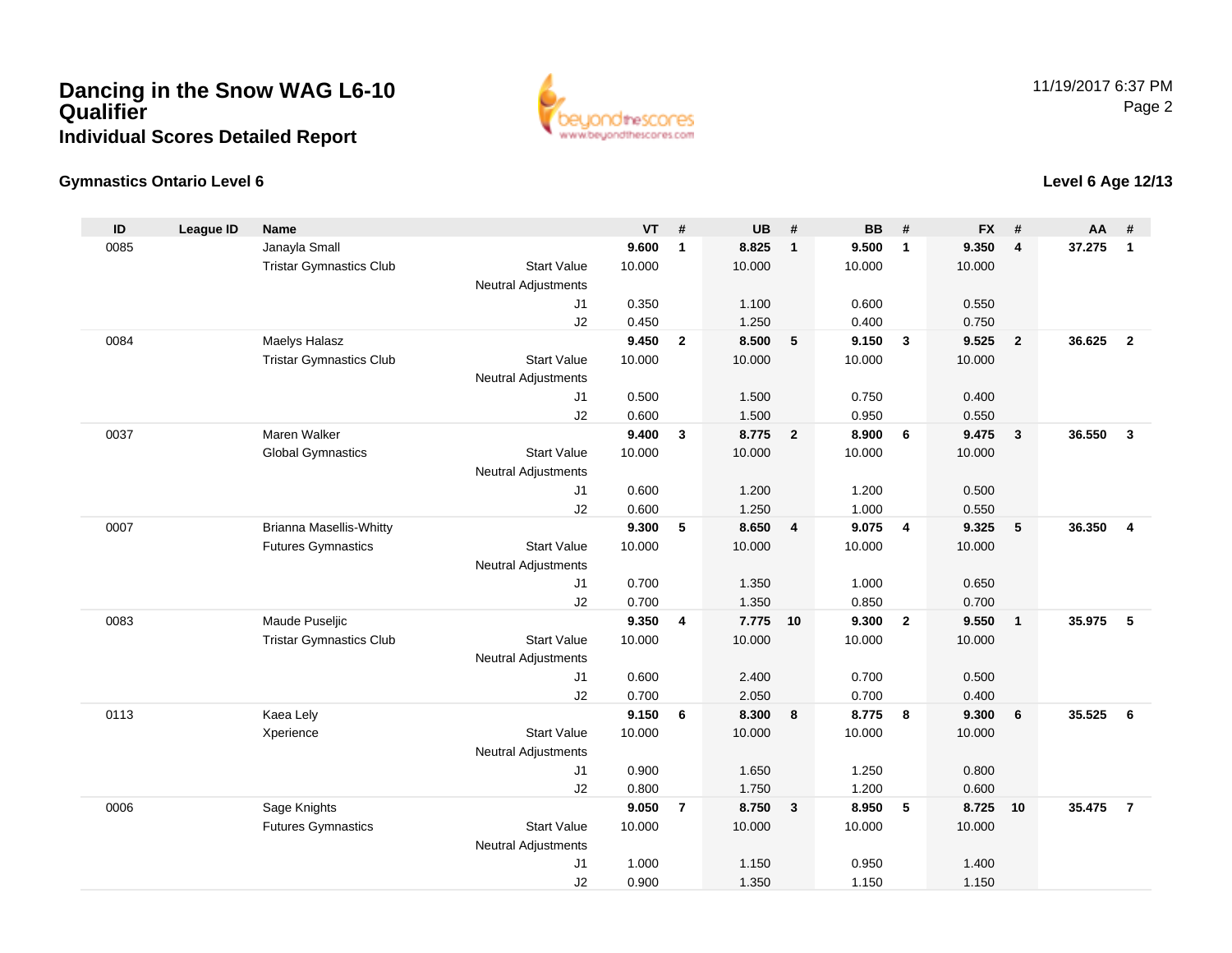| Dancing in the Snow WAG L6-10 |  |  |
|-------------------------------|--|--|
| <b>Qualifier</b>              |  |  |



11/19/2017 6:37 PM

Page 3

| Individual Scores Detailed Report |      |                           | www.beyondthescores.com    |        |     |        |                |        |     |         |                |          |     |
|-----------------------------------|------|---------------------------|----------------------------|--------|-----|--------|----------------|--------|-----|---------|----------------|----------|-----|
|                                   | 0059 | Joelle Cheng              |                            | 8.600  | - 9 | 8.400  | 6              | 8.875  | 7   | 9.275   | $\overline{7}$ | 35.150 8 |     |
|                                   |      | London Beje Gymnastics    | <b>Start Value</b>         | 10.000 |     | 10.000 |                | 10.000 |     | 10.000  |                |          |     |
|                                   |      |                           | <b>Neutral Adjustments</b> |        |     |        |                |        |     |         |                |          |     |
|                                   |      |                           | J <sub>1</sub>             | 1.500  |     | 1.650  |                | 1.000  |     | 0.600   |                |          |     |
|                                   |      |                           | J2                         | 1.300  |     | 1.550  |                | 1.250  |     | 0.850   |                |          |     |
|                                   | 0008 | <b>Emily Dos Santos</b>   |                            | 9.150  | - 6 | 8.375  | $\overline{7}$ | 8.025  | 10  | 9.175 8 |                | 34.725   | - 9 |
|                                   |      | <b>Futures Gymnastics</b> | <b>Start Value</b>         | 10.000 |     | 10.000 |                | 10.000 |     | 10.000  |                |          |     |
|                                   |      |                           | <b>Neutral Adjustments</b> |        |     |        |                |        |     |         |                |          |     |
|                                   |      |                           | J <sub>1</sub>             | 0.900  |     | 1.600  |                | 2.000  |     | 0.950   |                |          |     |
|                                   |      |                           | J2                         | 0.800  |     | 1.650  |                | 1.950  |     | 0.700   |                |          |     |
|                                   | 0038 | Jana Bellassai            |                            | 8.900  | - 8 | 7.875  | 9              | 8.700  | - 9 | 9.000   | - 9            | 34.475   | 10  |
|                                   |      | <b>Global Gymnastics</b>  | Start Value                | 10.000 |     | 9.500  |                | 10.000 |     | 10.000  |                |          |     |
|                                   |      |                           | <b>Neutral Adjustments</b> |        |     |        |                |        |     |         |                |          |     |
|                                   |      |                           | J <sub>1</sub>             | 1.100  |     | 1.500  |                | 1.300  |     | 1.000   |                |          |     |
|                                   |      |                           | J2                         | 1.100  |     | 1.750  |                | 1.300  |     | 1.000   |                |          |     |

### **Gymnastics Ontario Level 6**

**Level 6 Age 14**

| ID   | League ID | <b>Name</b>                    |                            | <b>VT</b> | #            | <b>UB</b> | #              | <b>BB</b> | #                       | <b>FX</b> | #                       | <b>AA</b> | #            |
|------|-----------|--------------------------------|----------------------------|-----------|--------------|-----------|----------------|-----------|-------------------------|-----------|-------------------------|-----------|--------------|
| 0088 |           | Viktoria Brkic                 |                            | 9.600     | 1            | 8.825     | $\overline{2}$ | 9.575     | $\overline{\mathbf{1}}$ | 9.350     | $\overline{1}$          | 37.350    | -1           |
|      |           | <b>Tristar Gymnastics Club</b> | Start Value                | 10.000    |              | 10.000    |                | 10.000    |                         | 10.000    |                         |           |              |
|      |           |                                | <b>Neutral Adjustments</b> |           |              |           |                |           |                         |           |                         |           |              |
|      |           |                                | J <sub>1</sub>             | 0.400     |              | 1.200     |                | 0.350     |                         | 0.650     |                         |           |              |
|      |           |                                | J2                         | 0.400     |              | 1.150     |                | 0.500     |                         | 0.650     |                         |           |              |
| 0009 |           | Emma Nielsen                   |                            | 9.500     | $\mathbf{2}$ | 9.025     | $\mathbf{1}$   | 8.925     | $\overline{\mathbf{2}}$ | 9.200     | $\overline{\mathbf{2}}$ | 36.650    | $\mathbf{2}$ |
|      |           | <b>Futures Gymnastics</b>      | <b>Start Value</b>         | 10.000    |              | 10.000    |                | 10.000    |                         | 10.000    |                         |           |              |
|      |           |                                | <b>Neutral Adjustments</b> |           |              |           |                |           |                         |           |                         |           |              |
|      |           |                                | J1                         | 0.500     |              | 1.000     |                | 1.100     |                         | 0.900     |                         |           |              |
|      |           |                                | J2                         | 0.500     |              | 0.950     |                | 1.050     |                         | 0.700     |                         |           |              |
| 0060 |           | <b>Olivia Dinel</b>            |                            | 8.600     | 4            | 7.250     | 3              | 8.575     | $\mathbf{3}$            | 8.600     | $\mathbf{3}$            | 33.025    | 3            |
|      |           | London Beje Gymnastics         | <b>Start Value</b>         | 10.000    |              | 9.500     |                | 10.000    |                         | 10.000    |                         |           |              |
|      |           |                                | Neutral Adjustments        |           |              |           |                |           |                         |           |                         |           |              |
|      |           |                                | J1                         | 1.400     |              | 2.100     |                | 1.450     |                         | 1.500     |                         |           |              |
|      |           |                                | J2                         | 1.400     |              | 2.400     |                | 1.400     |                         | 1.300     |                         |           |              |
| 0001 |           | Chayse Palfi                   |                            | 8.850     | 3            | 5.800     | $\overline{4}$ | 7.625     | $\overline{4}$          | 7.850     | -4                      | 30.125    | 4            |
|      |           | Flip 'n' Wicked Gymnastics     | <b>Start Value</b>         | 10.000    |              | 9.500     |                | 10.000    |                         | 10.000    |                         |           |              |
|      |           |                                | Neutral Adjustments        |           |              |           |                |           |                         |           |                         |           |              |
|      |           |                                | J <sub>1</sub>             | 1.200     |              | 3.500     |                | 2.450     |                         | 2.300     |                         |           |              |
|      |           |                                | J <sub>2</sub>             | 1.100     |              | 3.900     |                | 2.300     |                         | 2.000     |                         |           |              |